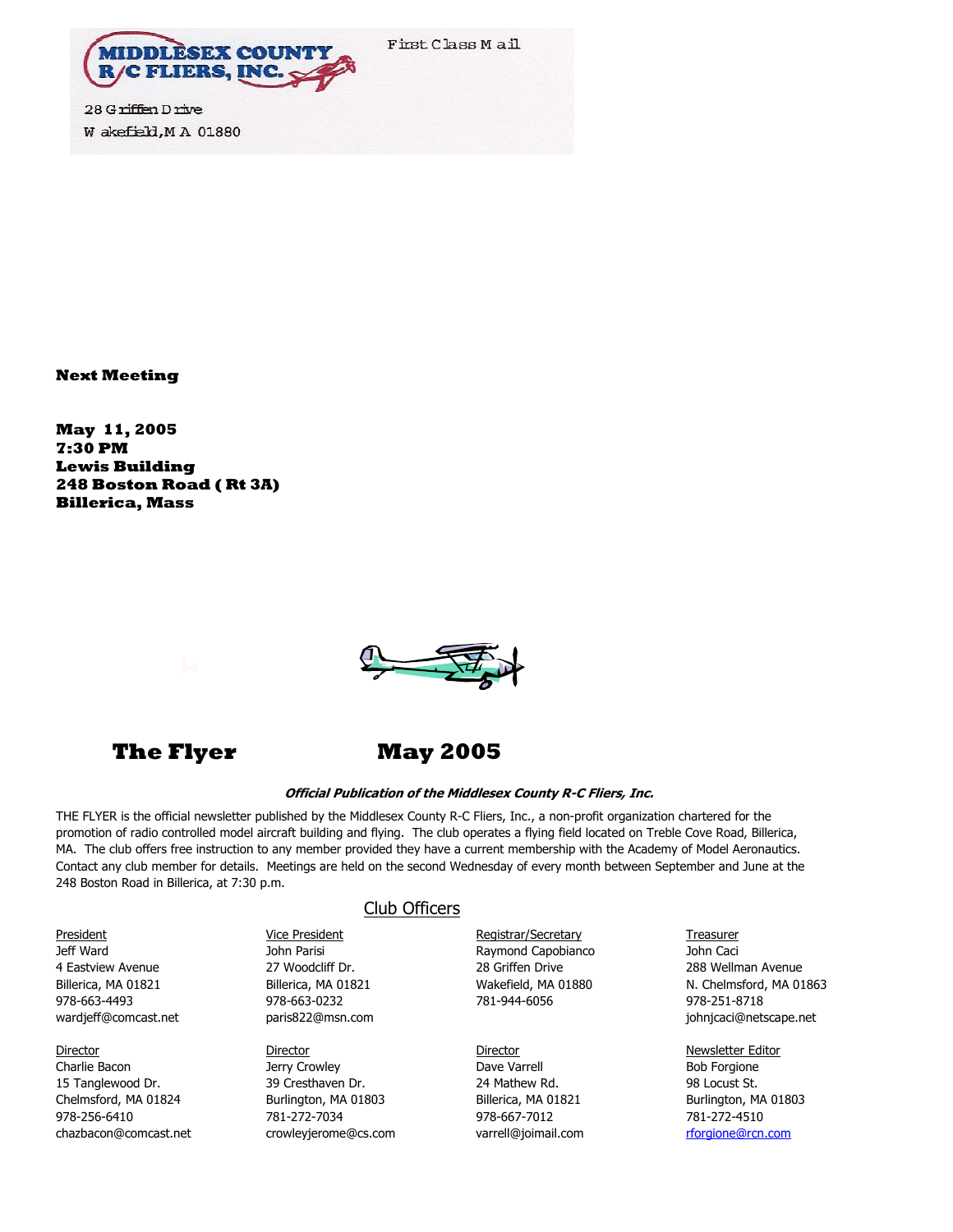

# **President's Message for this Month**:

*Hello all - a few news items for you this month. (Is it ever going to be warm and sunny again…hopefully, at the same time, and on a weekend?)* 

*The "Wall that Heals" in Vietnam Veterans Park - as I've mentioned before, a "moving" version of the National* Vietnam Veterans Memorial wall will be on display in the upper park from May  $12^{th}$  through the  $15^{th}$ . The wall arrives on the 10<sup>th</sup>, is set up on the 11<sup>th</sup>, and breakdown and departure is on the 16<sup>th</sup>. Out of respect, the park will be *closed to all other activities* during this time - no soccer, no horses, and no models operating (on the ground or in the air.) There will be a lot of traffic in and out of the park as visitors come from all around to see the memorial.

This memorial deserves peace and quite to allow for solemn reflection. It is major event for the town, a big part of Billerica's  $350<sup>th</sup>$  celebration, and it will have a great deal of visibility in the community. I have assured the Selectmen, the Park Committee, and the Recreation Department of our cooperation. Please do not engage in any modeling activities in the park between 5/10 and 5/16, and please spread the word. There will be other preparation work going on in the days before the wall goes up, so keep an eye out for that as well. Hey, it only happens every 50 years or so!

*Bridge and Park Dedication Ceremonies, Sunday May 15<sup>th</sup> - On the final day of the Wall's visit, there will be* several special ceremonies. At 3 p.m., the bridge carrying Treble Cove Road over Route 3 will be dedicated as "Veterans Memorial Bridge" followed by a procession to the new memorial circle in the park for a rededication of Vietnam Veterans Park. There will be a parachute drop, dignitaries and other honored guests - the whole nine yards. If you can possibly attend (wearing your club hat, shirt, or jacket) that would be nice! Details of the event's schedule are available at www.billerica350.org

*Spring Float Fly, May 14<sup>th</sup>* - The Spring Float Fly will take place on Saturday, May 14<sup>th</sup> at Micozzi Beach on Nutting Lake. Flying starts at 10:00 a.m. Lunch provided for participants, no fee. Open to members of the 495<sup>th</sup>, Middlesex, and Burlington clubs. Keep in mind that our field on Treble Cove Road will be closed. Pray for a decent weekend! Raindate is Sunday the  $15<sup>th</sup>$ .

*Safety on Saturdays -* In my capacity as Safety Officer (how did that happen?) I feel compelled to remind you of the first part of Club Operational Rule #7:

#### **7. No flying over Equestrian events, the Soccer Field or Soccer parking lot during events. Both take-offs and landings must be from the end of the field opposite the event…**

Please note that this rule *does not* continue on to say "unless the wind isn't to your liking, or your plane isn't flying very well, or you just don't like that end of the runway." If you can't safely operate your model from the opposite end of the runway and avoid the event (most likely the soccer fields and parking lot) under the conditions prevailing at the time, then please don't fly!

*Wednesday night is training night -* Once again this year, Wednesday nights during the warmer part of Daylight Savings season will be "Training Nights", i.e. instructors with students have priority, and at least one instructor will plan to be at the field. Please be considerate of instructors and students.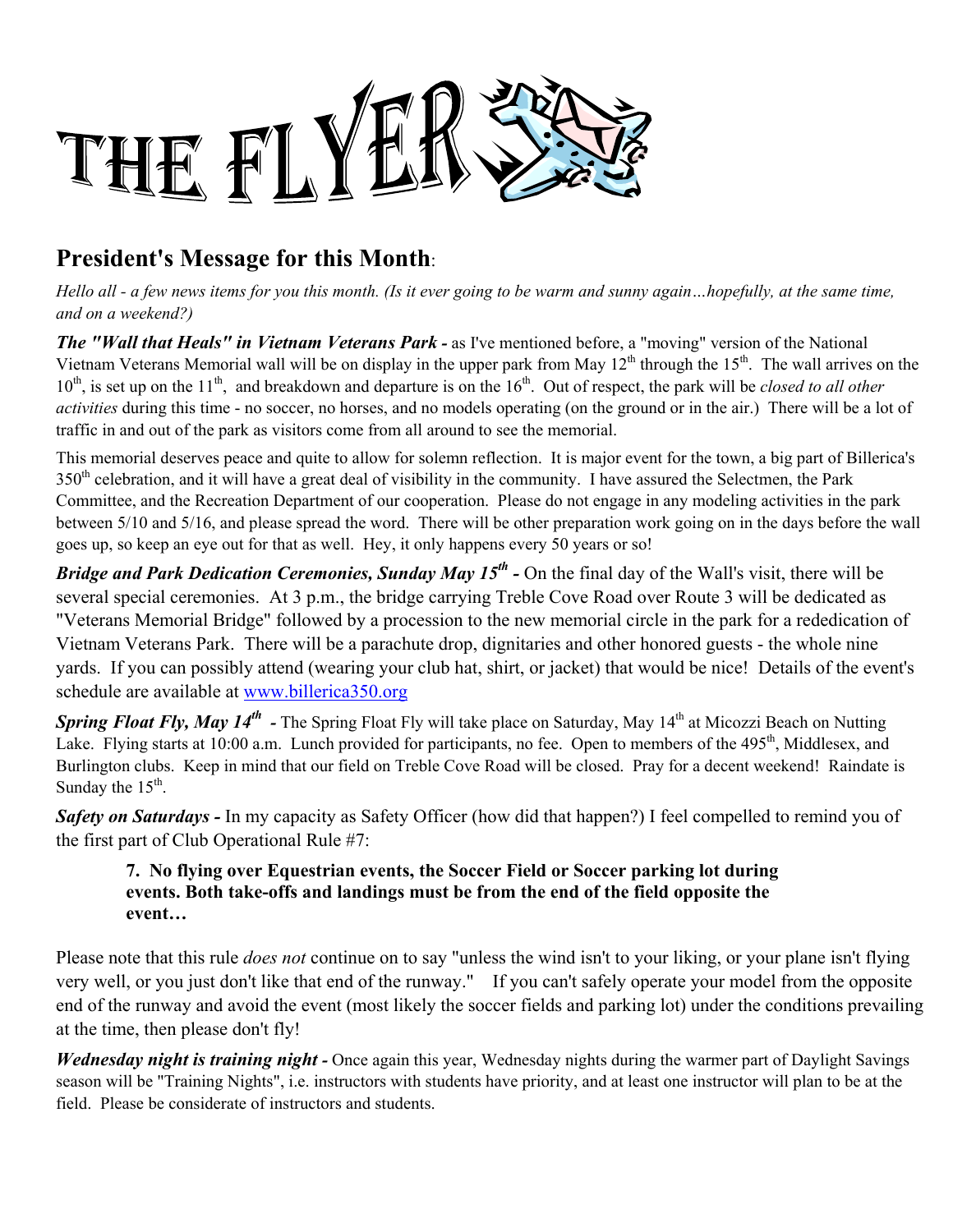*"Members Only" Web Page -* If you've visited the club's website recently (*www.mcrcf.org*) you may have noticed a new link at the top of the main page - "*Members Only".* This is a password-protected page, and currently the only thing available through it is a membership directory. Many people have asked for member lists before, so this is one way of getting the information out there. If you click the link, you will be prompted to enter a username and password. The username (mbrsonly) is given to you right on the screen - you won't have to remember it. If you would like access to the member information list, send an email to *info@mcrcf.org* and I'll send you the password.

| <b>Connect to home.comcast.net</b>          |  |  |
|---------------------------------------------|--|--|
|                                             |  |  |
| 'mbrsonly' (enter 'mbrsonly' for User Name) |  |  |
| User name:<br>$\Omega$ mbrsonly             |  |  |
| Password:                                   |  |  |
| Remember my password                        |  |  |
| Cancel<br>ОК                                |  |  |

If you have any problems with this page, please let me know. If you don't use the Internet, I'll be happy to mail a hardcopy of the member list if you ask me.

Bye for now!  $\mathcal{J}$ eff

## **Next on the Calendar**:

| SCHEDULED CLUB EVENTS |                                                         |  |
|-----------------------|---------------------------------------------------------|--|
| Date                  | <b>Event</b>                                            |  |
| 5/11/05               | <b>Regular Meeting</b>                                  |  |
| 5/14/05               | <b>Spring Float Fly - Nutting Lake (rain date 5/15)</b> |  |
| 5/25/05               | Board of Directors Meeting - 7:30 pm - Lewis Building   |  |
| 6/8/05                | <b>Regular Meeting</b>                                  |  |
| 6/12/05               | <b>Construction Derby - at the Field</b>                |  |
| 7/13/05               | <b>Meeting and Cookout - at the Field</b>               |  |

## **VIETNAM VETERANS PARK ACTIVITY**

| Date                   | Event                                                    |
|------------------------|----------------------------------------------------------|
| $5/12 - 5/16/05$       | Vietnam Veterans Moving Wall (on display in upper park - |
| no flying 5/11 - 5/16) |                                                          |
| $5 - 22$               | <b>Horse Show</b>                                        |
| $6 - 12$               | <b>Horse Show</b>                                        |